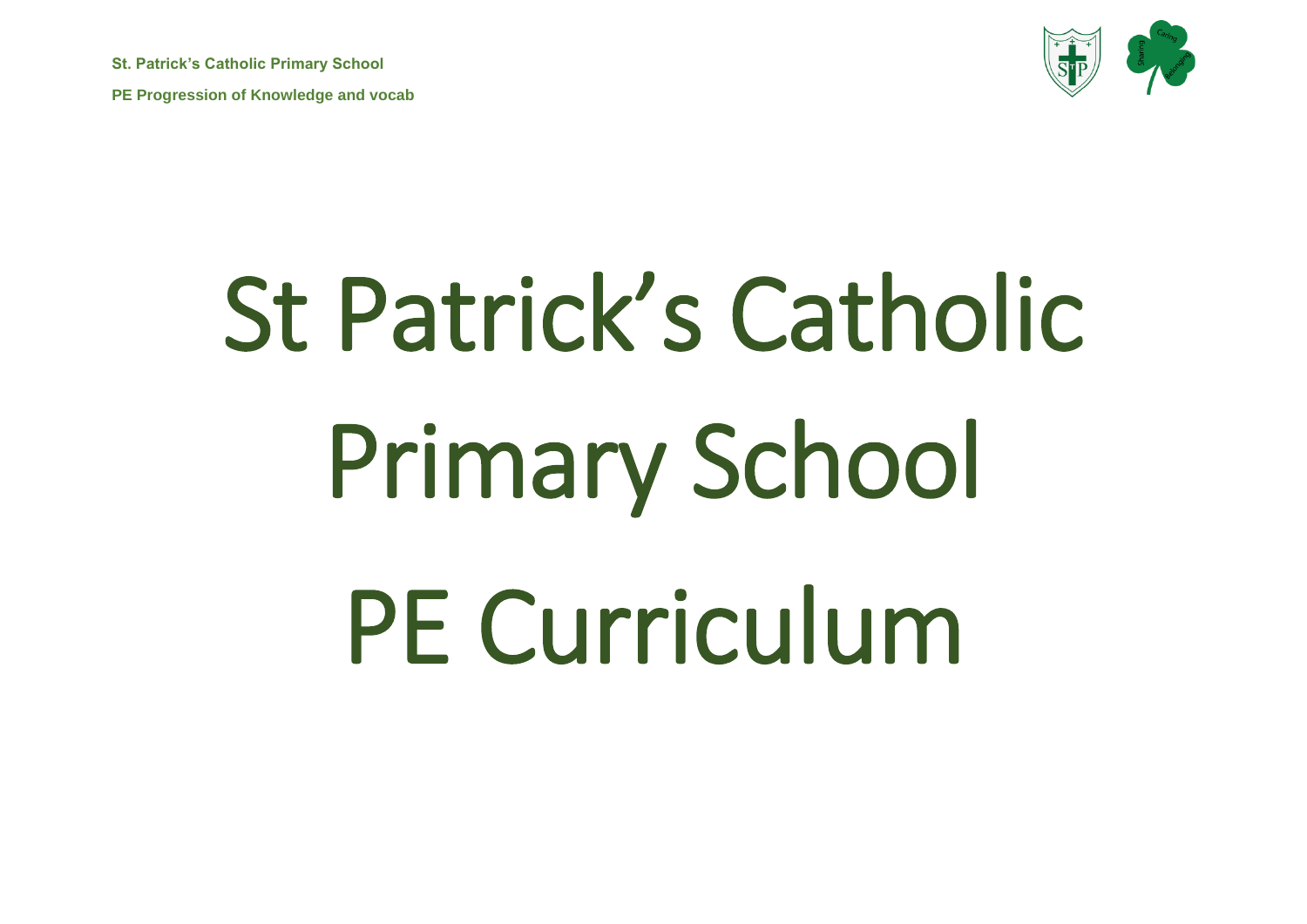#### **St. Patrick's Catholic Primary School**



|           | Advent 1           | Advent 2           | Lent 1     | Lent 2     | Pentecost 1              | Pentecost 2         |
|-----------|--------------------|--------------------|------------|------------|--------------------------|---------------------|
| EYFS      | Introduction to PE | <b>Ball skills</b> | Dance      | Gymnastics | Fundamentals             | Games               |
| Y1        | Fundamentals       | Net and Ball       | Gymnastics | Dance      | Sending and<br>Receiving | <b>Target Games</b> |
| Y2        | Fundamentals       | <b>Ball Skills</b> | Fitness    | Gymnastics | Athletics                | Team Building       |
| Y3        | Basketball         | Hockey             | Fitness    | Rounders   | Dance                    | Athletics           |
| Y4        | Rounders           | Basketball         | Hockey     | Fitness    | Dance                    | Athletics           |
| Y5        | Hockey             | Basketball         | Fitness    | Dance      | Rounders                 | Athletics           |
| <b>Y6</b> | Hockey             | Fitness            | Dance      | Basketball | Rounders                 | Athletics           |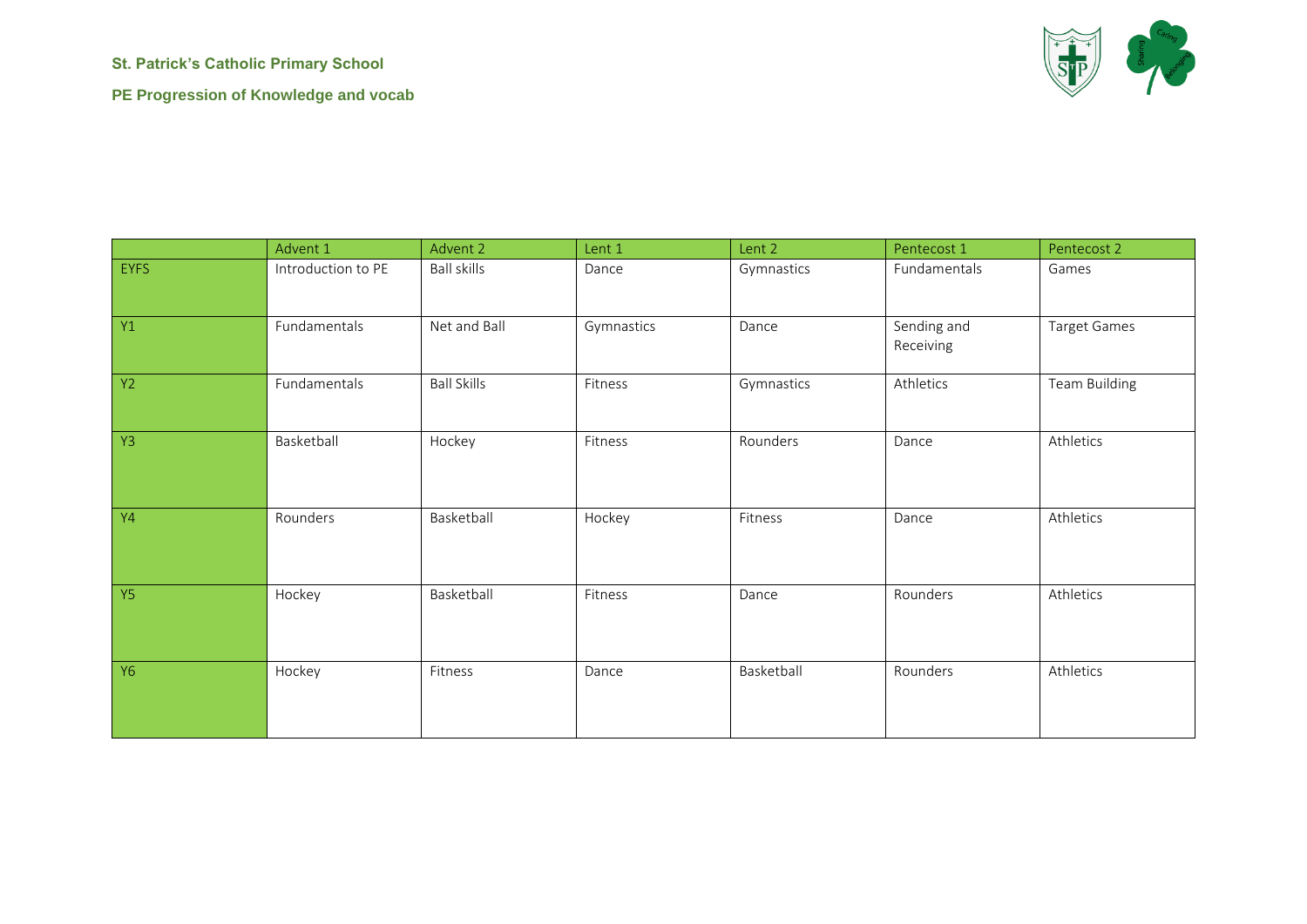

| Year 1        | Knowledge                                                                          | Vocab       |
|---------------|------------------------------------------------------------------------------------|-------------|
| Fundamentals  | Know how to change direction and dodge<br>✓                                        | Fast        |
| <b>ADVENT</b> | Know how the body moves in different ways                                          | hop         |
|               | Know how to move with some control and balance.<br>✓                               | slow        |
|               | Know how to explore stability and landing safely.                                  | direction   |
|               | Know how to demonstrate control in take-off and landing when                       | land        |
|               | jumping                                                                            | safely      |
|               | Know how to hop in different directions                                            |             |
|               | Know how to show co-ordination when turning a rope.                                |             |
|               | Know how to use rhythm to jump continuously in a French rope can<br>✓              |             |
|               | change direction when moving at speed.                                             |             |
| Net and Ball  | To know the importance of the ready position.<br>✓                                 | Lead        |
| <b>ADVENT</b> | To know how to develop throwing, catching and racket skills, learning              | Cooperate   |
|               | to track and hit a ball.                                                           | Teamwork    |
|               | To know how to play against an opponent and over a net.<br>✓                       | solve       |
|               | To know how to use rules and simple tactics when playing against a                 | instruction |
|               | partner.                                                                           |             |
|               | To know how to encourage to demonstrate good sportsmanship and<br>✓                |             |
|               | show respect towards others                                                        |             |
| Gymnastics    | To know how to use space safely and effectively.                                   | Action      |
| <b>LENTEN</b> | To know how to explore and develop basic gymnastic actions on the                  | Jump        |
|               | floor and using low apparatus.                                                     | Roll        |
|               | To know how to use basic skills of jumping, rolling, balancing and<br>$\checkmark$ | Level       |
|               | travelling individually and in combination to create movement                      | Direction   |
|               | phrases.                                                                           | Speed       |
|               | To know how to select their own actions to build short sequences and               | Point       |
|               | develop confidence in performing.                                                  | Balance     |
|               | To know how to understand the use of levels, directions and shapes                 |             |
|               | when travelling and balancing.                                                     |             |
| Dance         | To know how to use travelling actions, movement skills and balancing               |             |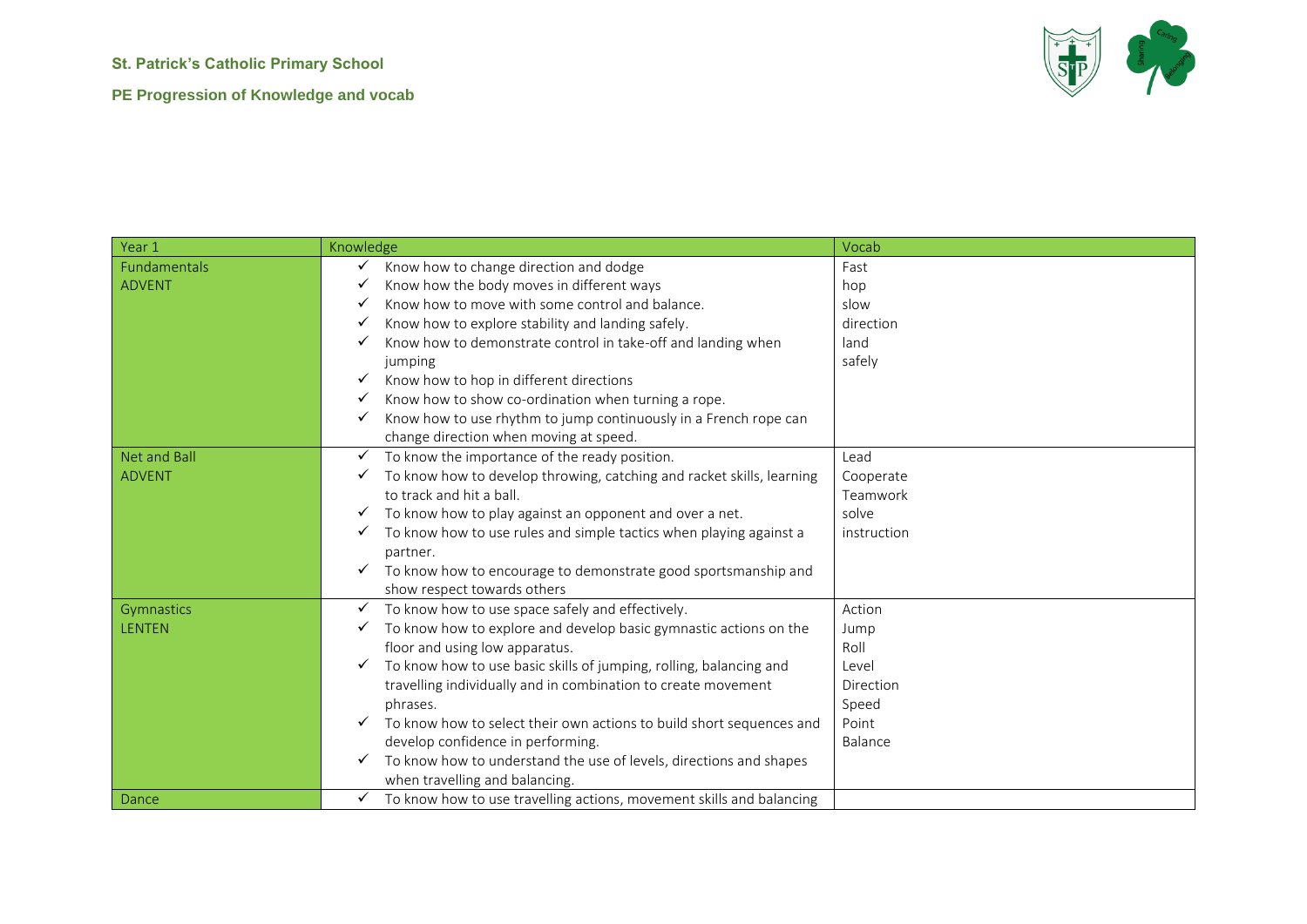



| <b>LENTEN</b>                      | To know and understand why it is important to count to music and<br>use this in their dances.<br>To know how to copy and repeat actions linking them together to<br>make short dance phrases.<br>To know how to work individually and with a partner to create ideas in<br>relation to the theme.<br>To know how to perform and also to provide feedback, beginning to<br>use dance terminology to do so.                                  |                                                                    |
|------------------------------------|--------------------------------------------------------------------------------------------------------------------------------------------------------------------------------------------------------------------------------------------------------------------------------------------------------------------------------------------------------------------------------------------------------------------------------------------|--------------------------------------------------------------------|
| Sending and Receiving<br>PENTECOST | To know how to send and receive including throwing and catching,<br>rolling, kicking, tracking and stopping a ball.<br>To know how to work with a range of different sized balls.<br>v<br>To know how to apply skills individually, in pairs and in small groups<br>and begin to organise and self-manage their own activities.<br>To know the importance of abiding by the rules to keep themselves<br>and others safe.                   | Ready<br>Position<br>Partner<br>Net<br>Underarm<br>Score<br>Points |
| <b>Target Games</b><br>PENTECOST   | To know how to develop aim using both underarm and overarm<br>actions.<br>To know how to select and apply the appropriate action for the target<br>considering the size and distance of the challenge.<br>To know how to apply their skills individually, in pairs and in small<br>groups and begin to organise and self-manage their own activities.<br>To know the importance of abiding by rules to keep themselves and<br>others safe. | Hit<br>Points<br>Target<br>Throw<br>Score<br>catch                 |

| Year 2        | Knowledge                                                     | Vocab  |
|---------------|---------------------------------------------------------------|--------|
| Fundamentals  | To know how to develop the fundamental skills of balancing,   | Dodge  |
| <b>ADVENT</b> | running, changing direction, jumping, hopping and skipping.   | jog    |
|               | To know how to work with a range of different equipment.      | hurdle |
|               | To know how to observe and recognise improvements for         | Speed  |
|               | their own and others' skills and identify areas of strength.  | steady |
|               | To know how to work collaboratively with others, taking turns | sprint |
|               | and sharing ideas.                                            |        |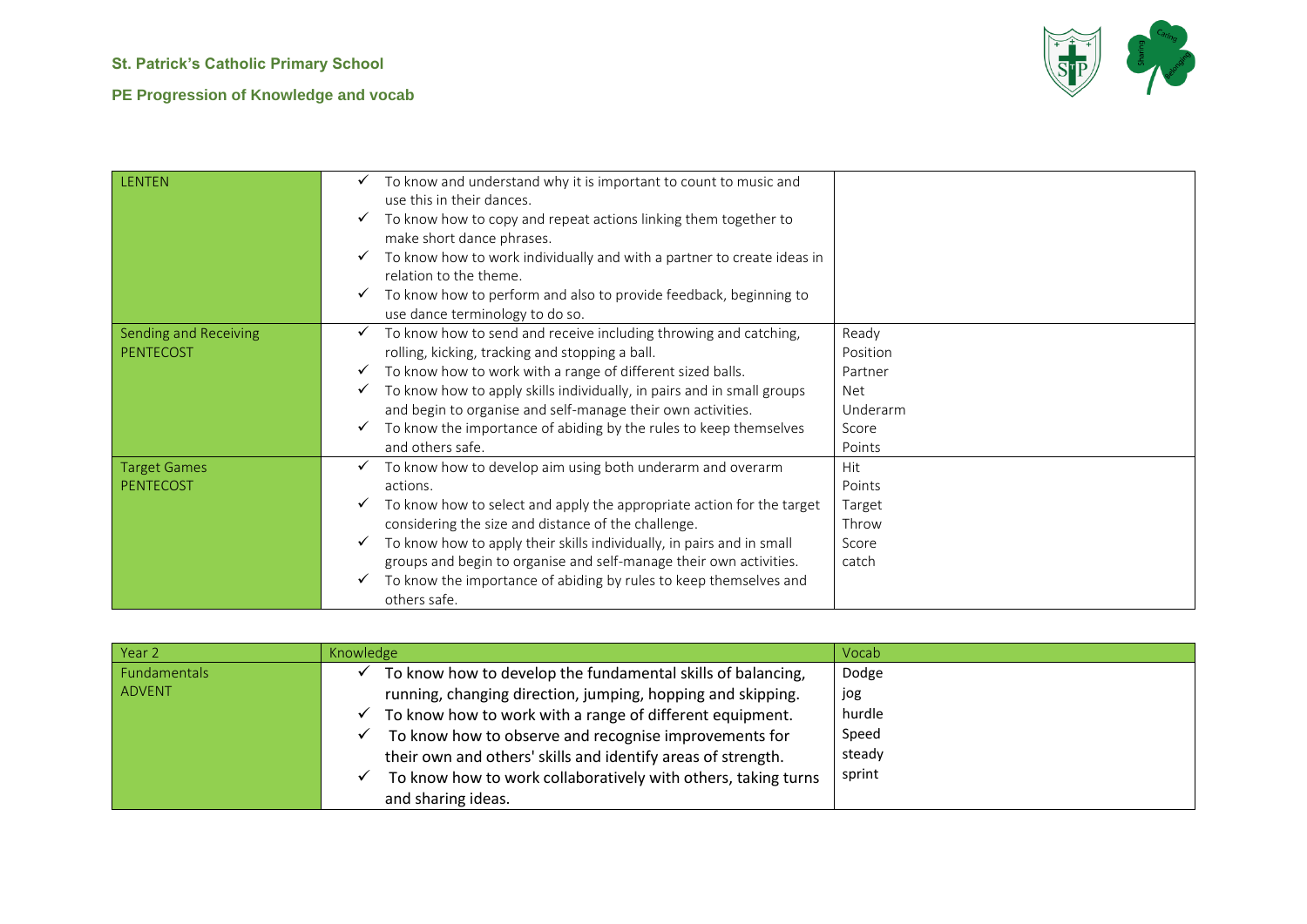

| <b>Ball skills</b><br><b>ADVENT</b>  | To know how to develop their fundamental ball skills such as<br>throwing and catching, rolling, hitting a target, dribbling with<br>both hands and feet and kicking a ball.<br>To know how to work independently, in pairs and small group                                                                                                                                                                                                                                                                                                                                                                                   | Overarm<br>collect<br>target<br>Underarm<br>dribble<br>distance            |
|--------------------------------------|------------------------------------------------------------------------------------------------------------------------------------------------------------------------------------------------------------------------------------------------------------------------------------------------------------------------------------------------------------------------------------------------------------------------------------------------------------------------------------------------------------------------------------------------------------------------------------------------------------------------------|----------------------------------------------------------------------------|
| Fitness<br><b>LENTEN</b>             | To know how to develop a range of fitness activities to develop<br>components of fitness.<br>To know how to explore and develop agility, balance, co-<br>ordination, speed and stamina.<br>To know how to work independently and with others.<br>✓<br>To know how to develop perseverance and show<br>determination to work for longer periods of time.                                                                                                                                                                                                                                                                      | Strong<br>page<br>race<br>Speed<br>jog<br>steady<br>sprint                 |
| Gymnastics<br><b>LENTEN</b>          | To know how to explore and develop basic gymnastic actions<br>✓<br>on the floor and using apparatus.<br>To know how to develop the gymnastic skills of jumping,<br>rolling, balancing and travelling individually and in combination<br>to create short sequences and movement phrases.<br>To know and show an awareness of compositional devices<br>when creating sequences to include the use of shapes, levels<br>and directions.<br>To know how to work safely with and around others and whilst<br>using apparatus.<br>To know how to provide feedback to others and recognise<br>elements of high-quality performance. | Link<br>pathway<br>sequence<br>tuck<br>straddle<br>speed<br>star<br>strike |
| <b>Athletics</b><br><b>PENTECOST</b> | To know how to develop the skills required in athletic activities<br>such as running at different speeds, jumping and throwing.                                                                                                                                                                                                                                                                                                                                                                                                                                                                                              | Sprint<br>jog<br>distance                                                  |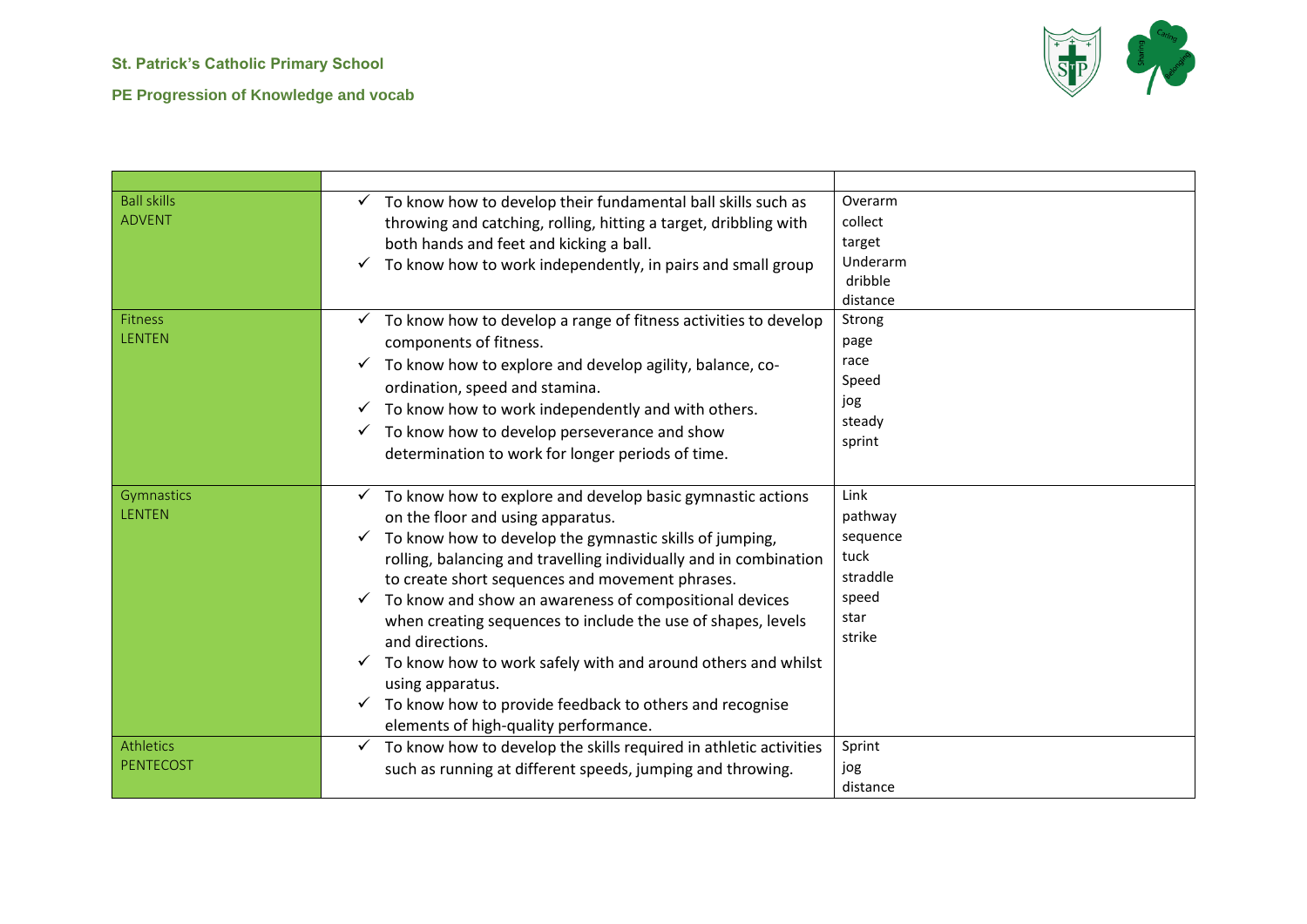

|                                   | In all athletic based activities to know how to engage in<br>✓<br>performing skills and measuring performance, competing to<br>improve on their own score and against others.<br>To know how to work collaboratively as well as independently.<br>v<br>To know how to improve by identifying areas of strength as<br>v<br>well as areas to develop.                            | height<br>take<br>off<br>landing<br>overarm<br>underarm  |
|-----------------------------------|--------------------------------------------------------------------------------------------------------------------------------------------------------------------------------------------------------------------------------------------------------------------------------------------------------------------------------------------------------------------------------|----------------------------------------------------------|
| <b>Team Building</b><br>PENTECOST | To know how to develop their communication and problem-<br>solving skills.<br>To know how to work individually, in pairs and in small groups.<br>To know how to show teamwork<br>v<br>To know how to discuss, plan and reflect on ideas and<br>v<br>strategies.<br>To know how to lead a partner whilst considering safety.<br>To know how to show honesty and fair play.<br>v | Support<br>successful<br>map<br>direction<br>communicate |

| Year 3                      | Knowledge                                                                                                                                                                                                                                                                                                                                                                                                           | Vocab                                                                                                |
|-----------------------------|---------------------------------------------------------------------------------------------------------------------------------------------------------------------------------------------------------------------------------------------------------------------------------------------------------------------------------------------------------------------------------------------------------------------|------------------------------------------------------------------------------------------------------|
| Basketball<br><b>ADVENT</b> | To know how to persevere when developing competencies in<br>key skills and principles such as defending, attacking, throwing,<br>catching and dribbling.<br>To know how to use attacking skills to maintain possession of<br>✔<br>the ball.<br>To know to start by playing uneven and then move onto even<br>✓<br>sided games.<br>To know and understand the importance of playing fairly and<br>v<br>to the rules. | Receiver<br>footwork<br>rebound<br>tracking<br>interception<br>mark<br>travelling<br>playing<br>area |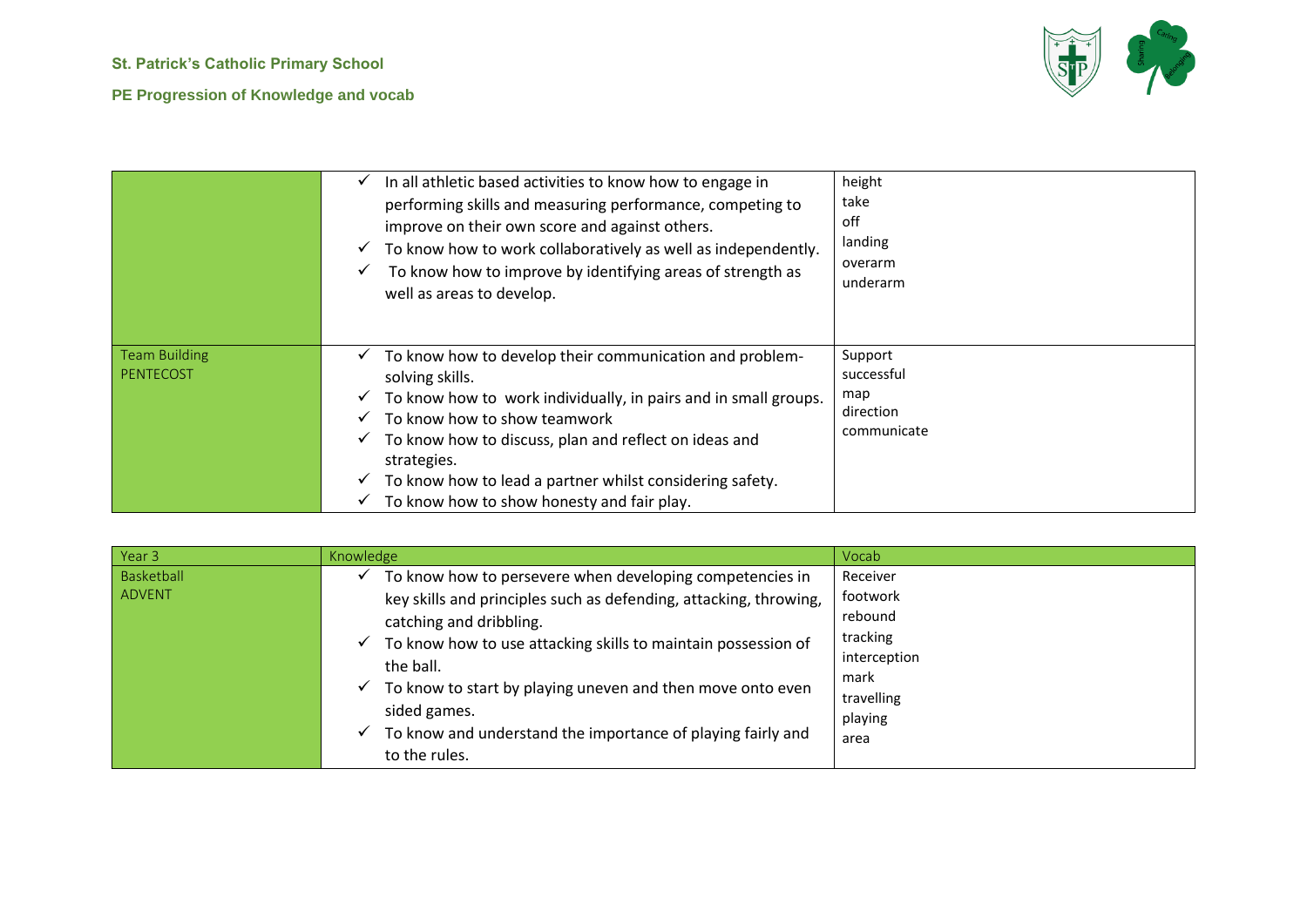

|                                 | To know how to think about how to use skills, strategies and<br>✓<br>tactics to outwit the opposition as well as learn how to<br>evaluate their own and others' performances.                                                                                                                                                                                                                                                                                                                                                                                                                                                                 |                                                                                                   |
|---------------------------------|-----------------------------------------------------------------------------------------------------------------------------------------------------------------------------------------------------------------------------------------------------------------------------------------------------------------------------------------------------------------------------------------------------------------------------------------------------------------------------------------------------------------------------------------------------------------------------------------------------------------------------------------------|---------------------------------------------------------------------------------------------------|
| Hockey<br><b>ADVENT</b>         | To know how to contribute to the game by helping to keep<br>possession of the ball, use simple attacking tactics using<br>sending, receiving and dribbling a ball.<br>To know how to start by playing uneven and then move onto<br>even sided games.<br>$\checkmark$ To know how to to think about defending and winning the ball.<br>To know how to think about how to use skills, strategies and<br>✓<br>tactics to outwit the opposition.<br>To know how to play fairly and keep to the rules.<br>$\checkmark$ To know how to be a supportive teammate and identify why<br>this behaviour is important.                                    | Receiver<br>footwork<br>rebound<br>tracking<br>interception<br>mark<br>travelling<br>playing area |
| <b>Fitness</b><br><b>LENTEN</b> | To know how to take part in a range of fitness challenges<br>testing and record scores.<br>To know about different components of fitness; speed,<br>✓<br>stamina, strength, coordination, balance and agility.<br>To know how to work at their maximum and improve their<br>✓<br>fitness levels.<br>To know to persevere when they get tired or when they find a<br>✓<br>challenge hard and are encouraged to support others to do the<br>same.<br>To know how to recognise areas for improvement and suggest<br>$\checkmark$<br>activities that they could do to do this.<br>To know how to encouraged to work safely and with control.<br>✓ | Strength<br>accurately<br>distance<br>balance<br>control                                          |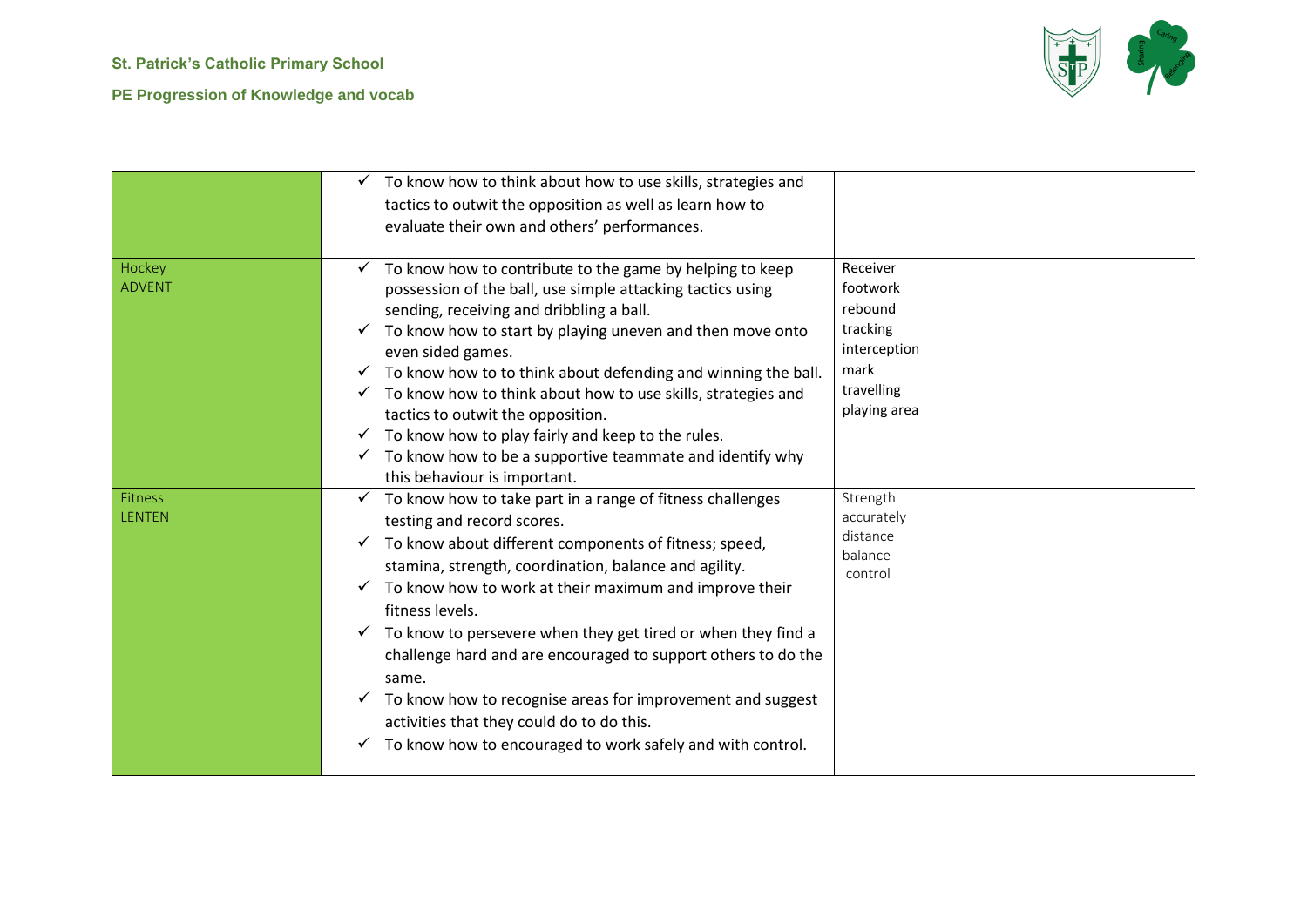

| Rounders<br><b>LENTEN</b> | To know how to score points by striking a ball into space and<br>running around cones or bases.<br>To know that when fielding, how to play in different fielding<br>roles.<br>To know how to develop throwing, catching and batting skills.<br>To know how to think about how they use skills, strategies and<br>tactics to outwit the opposition.<br>To know work in collaboration with others, play fairly<br>✓<br>demonstrating an understanding of the rules, as well as being<br>respectful of the people they play with and against. | Strength<br>strip<br>rounders<br>backstop<br>goal<br>post<br>wicket<br>backstop<br>keeper<br>feeding |
|---------------------------|--------------------------------------------------------------------------------------------------------------------------------------------------------------------------------------------------------------------------------------------------------------------------------------------------------------------------------------------------------------------------------------------------------------------------------------------------------------------------------------------------------------------------------------------|------------------------------------------------------------------------------------------------------|
| Dance<br><b>PENTECOST</b> | To know how to create dances in relation to an idea including<br>historical and scientific stimuli.<br>To know how work individually, with a partner and in small<br>groups, sharing their ideas.<br>To know the use of counting and rhythm.<br>$\checkmark$<br>To know how to use canon, unison, formation and levels in<br>their dances.<br>To know how to perform to others and provide feedback using<br>key terminology.                                                                                                              | Mirror,<br>action                                                                                    |
| Athletics<br>PENTECOST    | To know how to develop basic running, jumping and throwing<br>techniques.<br>To know how to run distances and time that involve using<br>different styles and combinations of running, jumping and<br>throwing.                                                                                                                                                                                                                                                                                                                            | Power<br>Stamina<br>Officiate<br>Preservers<br>Determination<br>Accurate<br>Personal best            |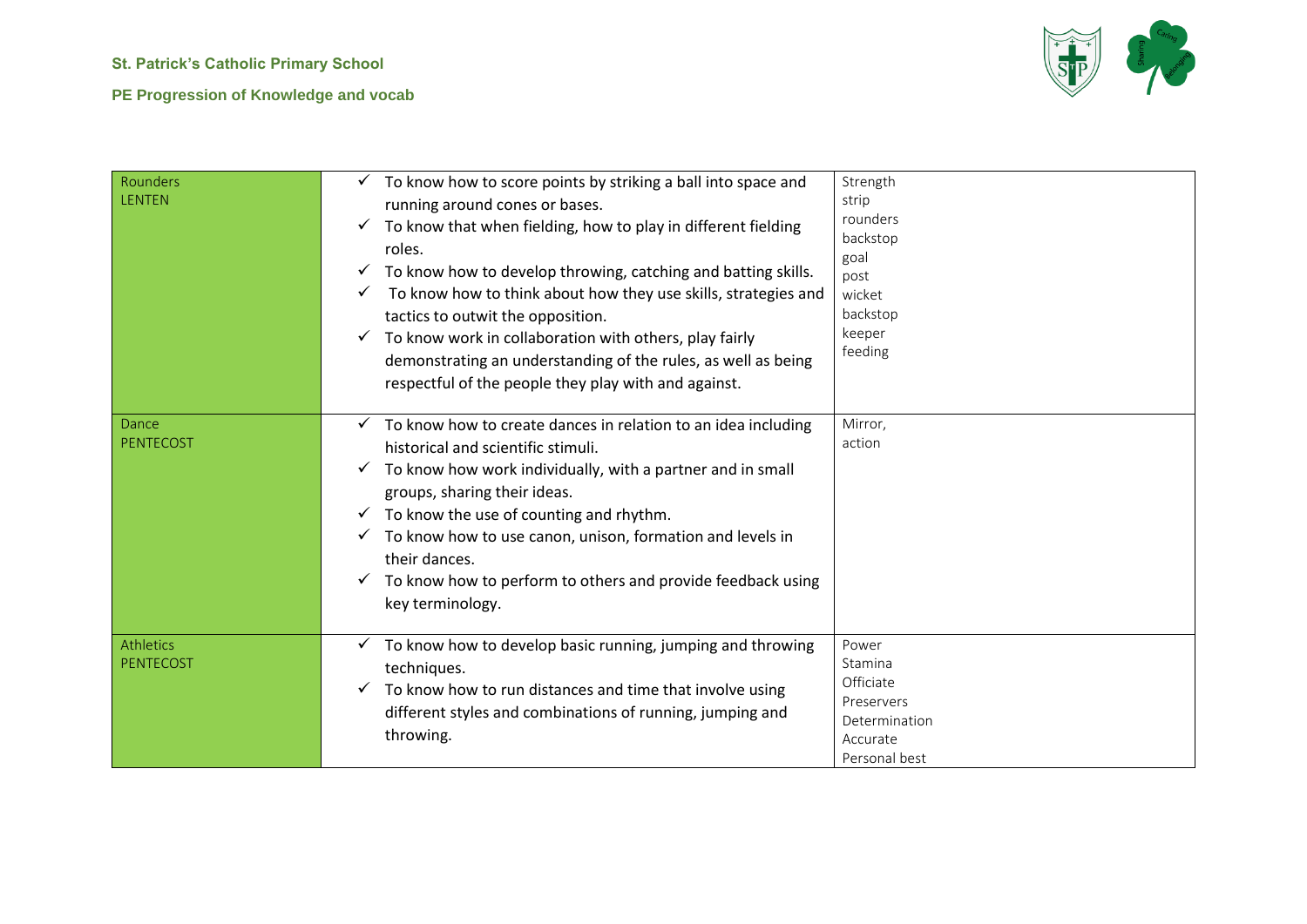

| As in all athletic activities, to know about how to achieve the |
|-----------------------------------------------------------------|
| greatest possible speed, distance or accuracy and learn how to  |
| persevere to achieve their personal best.                       |
| To know how to measure, time and record scores.                 |
|                                                                 |

| Year 4                      | Knowledge                                                                                                                                                                                                                                                                                                                                                                                                                                                                                                                          | Vocab                                                                                      |
|-----------------------------|------------------------------------------------------------------------------------------------------------------------------------------------------------------------------------------------------------------------------------------------------------------------------------------------------------------------------------------------------------------------------------------------------------------------------------------------------------------------------------------------------------------------------------|--------------------------------------------------------------------------------------------|
| Rounders<br><b>ADVENT</b>   | To know how to score points by striking a ball into space and<br>✓<br>running around cones or bases.<br>To know that when fielding, to play in different fielding roles.<br>$\checkmark$<br>To know how to develop throwing, catching and batting skills.<br>$\checkmark$<br>To know how to outwit the opposition.<br>To know how to work in collaboration with others, play fairly<br>demonstrating an understanding of the rules, as well as being<br>respectful of the people they play with and against.                       | Stance<br>Retrieve<br>Opposition<br>Stump<br>Two handed pick<br>Technique<br>Short barrier |
| Basketball<br><b>ADVENT</b> | To know how to persevere when developing competencies in<br>key skills and principles such as defending, attacking, throwing,<br>catching and dribbling.<br>To know how to use attacking skills to maintain possession of<br>the ball.<br>To know to play on uneven and then move onto even sided<br>games.<br>To know the importance of playing fairly and to the rules.<br>To know how to use skills, strategies and tactics to outwit the<br>opposition as well as learn how to evaluate their own and<br>others' performances. | <b>OUTWIT</b><br>Opposition<br>Component<br>Contact<br>Pivot<br>Court<br>Field             |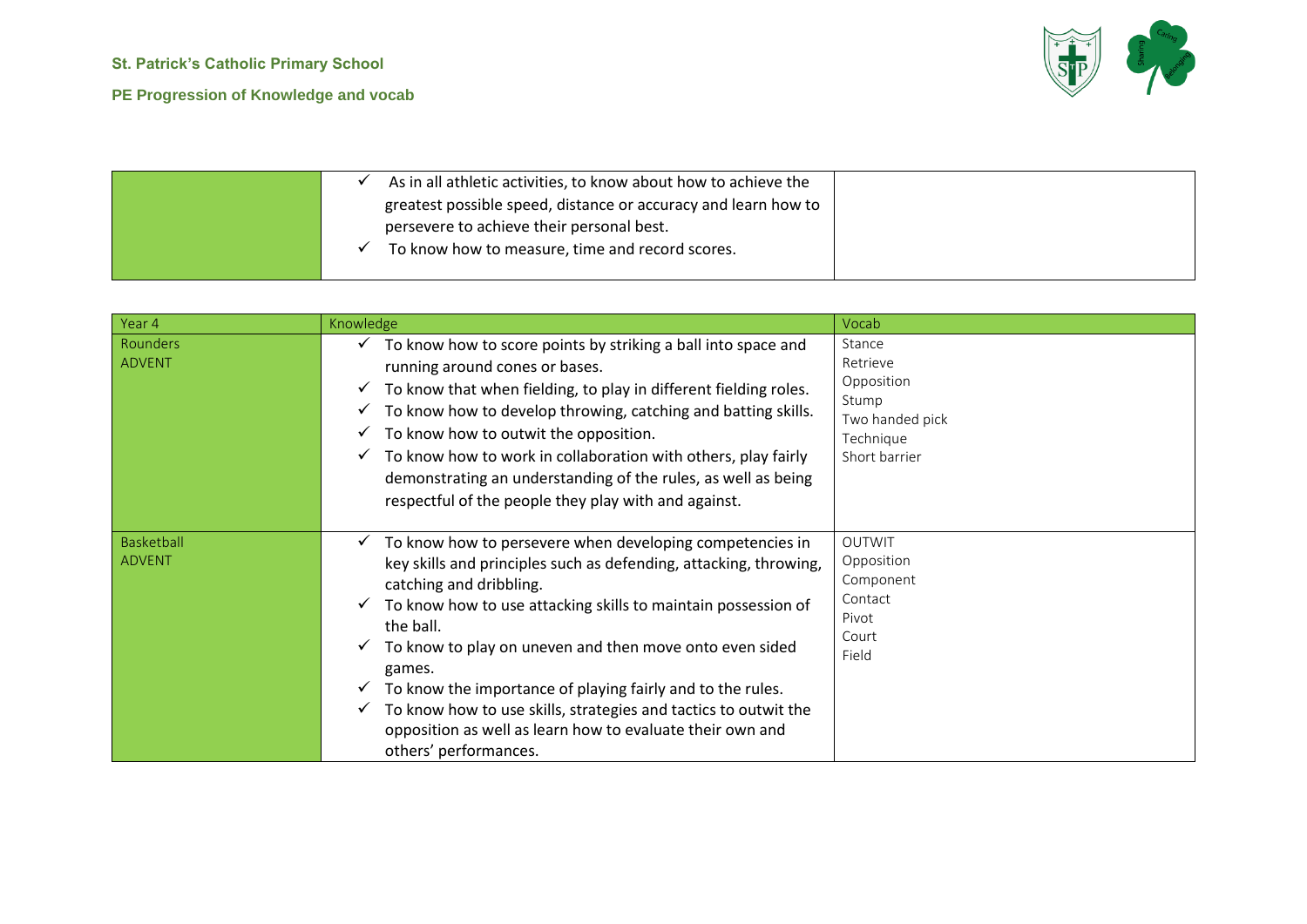

| Hockey<br>LENTEN          | To know how to contribute to the game by helping to keep<br>possession of the ball, use simple attacking tactics using<br>sending, receiving and dribbling a ball.                                                                                                                                                                                                                                                                                                                                                                                                                                                                                                          | <b>OUTWIT</b><br>Opposition<br>Component                              |
|---------------------------|-----------------------------------------------------------------------------------------------------------------------------------------------------------------------------------------------------------------------------------------------------------------------------------------------------------------------------------------------------------------------------------------------------------------------------------------------------------------------------------------------------------------------------------------------------------------------------------------------------------------------------------------------------------------------------|-----------------------------------------------------------------------|
|                           | To know how to start to play on uneven and then move onto<br>even sided games.<br>To know how to think about defending and winning the ball.<br>To know how to be encouraged to think about how to use<br>skills, strategies and tactics to outwit the opposition.<br>To know how to understand the importance of playing fairly<br>and keeping to the rules.<br>To know to be encouraged to be a supportive teammate and<br>identify why this behaviour is important.                                                                                                                                                                                                      | Contact<br>Pivot<br>Court<br>Field<br>pitch                           |
| <b>Fitness</b><br>LENTEN  | To know how to take part in a range of fitness challenges<br>testing and record their scores.<br>To know that they will learn about different components of<br>fitness; speed, stamina, strength, coordination, balance and<br>agility.<br>To know how to be given opportunities to work at their<br>maximum and improve their fitness levels.<br>To know how to persevere when they get tired or when they<br>find a challenge hard and are encouraged to support others to<br>do the same.<br>To know how to recognise areas for improvement and suggest<br>activities that they could do to do this.<br>To know how to be encouraged to work safely and with<br>control. | Technique<br>Coordination<br>Healthy<br>Progress<br>Muscle<br>Stamina |
| Dance<br><b>PENTECOST</b> | To know how to create characters and narrative through<br>movement and gesture.                                                                                                                                                                                                                                                                                                                                                                                                                                                                                                                                                                                             | Represent<br>React<br>Dynamics                                        |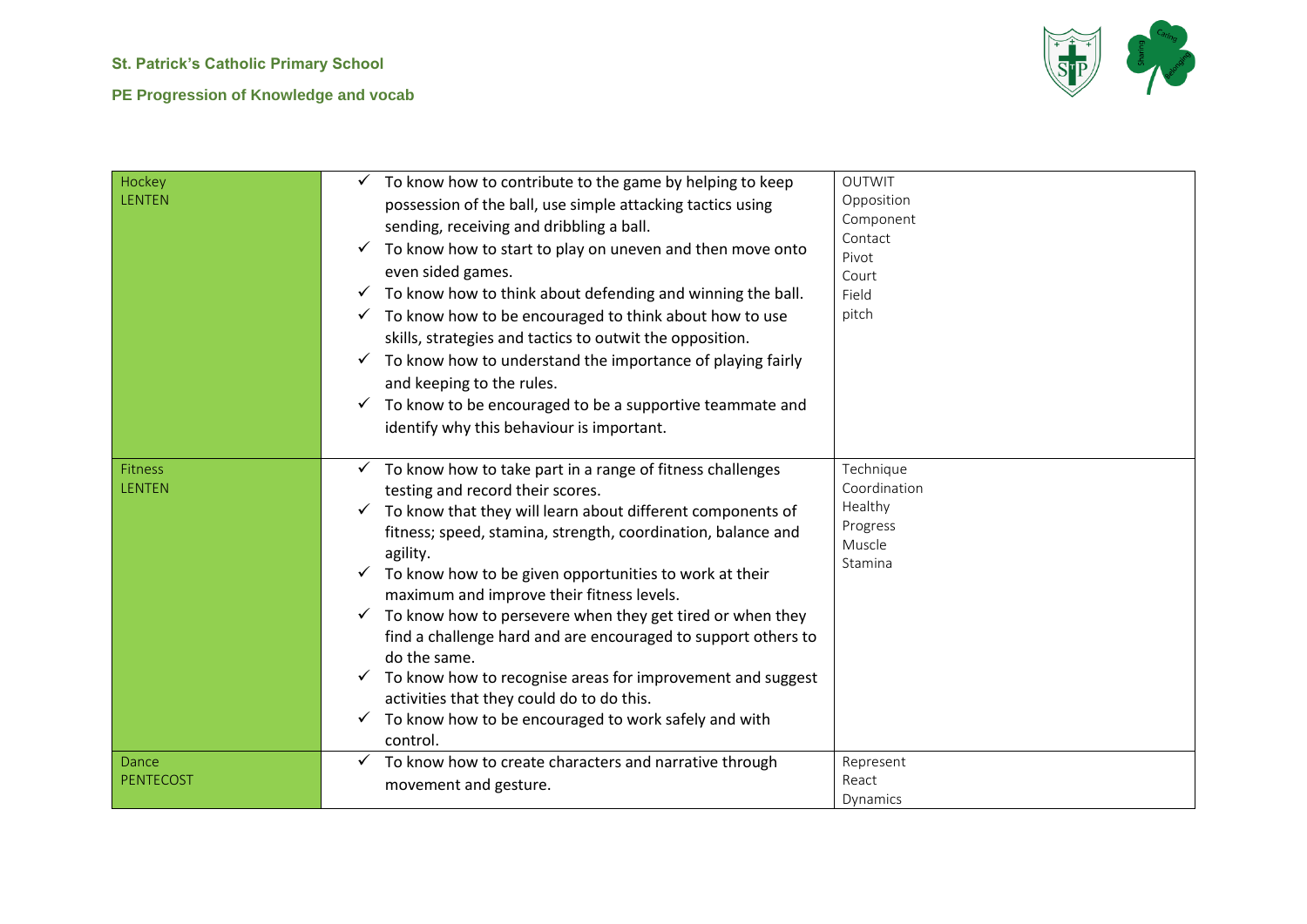

|                        | To know how to gain inspiration from a range of stimuli,<br>working individually, in pairs and small groups.<br>In dance as a whole, to know how to use movement to explore<br>v<br>and communicate ideas and issues, and their own feelings and<br>thoughts.<br>To know how to develop confidence in performing and will be<br>$\checkmark$<br>given the opportunity to provide feedback and utilise feedback<br>to improve their own work. | Unison<br>control                                                                           |
|------------------------|----------------------------------------------------------------------------------------------------------------------------------------------------------------------------------------------------------------------------------------------------------------------------------------------------------------------------------------------------------------------------------------------------------------------------------------------|---------------------------------------------------------------------------------------------|
| Athletics<br>PENTECOST | To know how to develop basic running, jumping and throwing<br>techniques.<br>To know how to set challenges for distance and time that<br>involve using different styles and combinations of running,<br>jumping and throwing.<br>As in all athletic activities, to how to achieve their greatest<br>v<br>possible speed, distance or accuracy and learn how to<br>persevere to achieve their personal best.                                  | Power<br>Stamina<br>Officiate<br>Perseverance<br>Determination<br>Accuracy<br>Personal best |

| Year 5                      | Knowledge                                                                                                                                                                                                                                                                                                                                                                                                 | Vocab                                                                                 |
|-----------------------------|-----------------------------------------------------------------------------------------------------------------------------------------------------------------------------------------------------------------------------------------------------------------------------------------------------------------------------------------------------------------------------------------------------------|---------------------------------------------------------------------------------------|
| Hockey<br><b>ADVENT</b>     | To know how to develop basic running, jumping and throwing<br>techniques.<br>To know how to set challenges for distance and time that<br>✓<br>involve using different styles and combinations of running,<br>jumping and throwing.<br>To know how to think about how to achieve their greatest<br>✓<br>possible speed, distance or accuracy and learn how to<br>persevere to achieve their personal best. | Tactics<br>Control<br>Foul<br>Pressure<br>Onside<br>Offside<br>Support<br>obstruction |
| Basketball<br><b>ADVENT</b> |                                                                                                                                                                                                                                                                                                                                                                                                           | <b>Tactics</b><br>Control                                                             |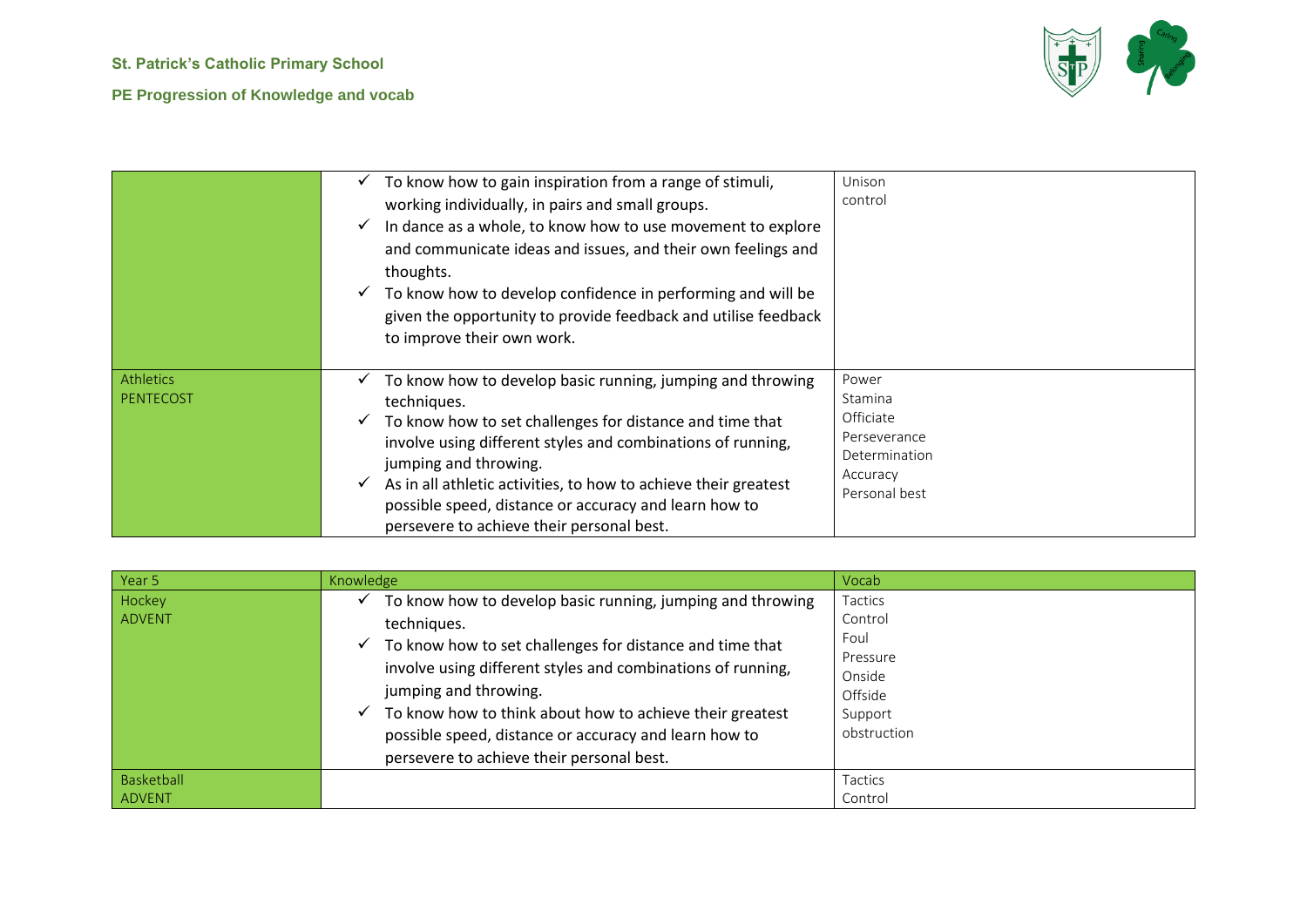



|                                 | To know how to develop key skills and principles such as<br>defending, attacking, throwing, catching, dribbling and<br>shooting.<br>To know how to use attacking skills to maintain possession as<br>well as defending skills to gain possession.<br>To know how to be encouraged to work collaboratively to think<br>about how to use skills, strategies and tactics to outwit the<br>opposition.<br>To know how develop their understanding of the importance<br>✓<br>of fair play and honesty while self managing games, as well as<br>developing their ability to evaluate their own and others'<br>performances. | Foul<br>Pressure<br>Onside<br>Offside<br>Support<br>obstruction |
|---------------------------------|-----------------------------------------------------------------------------------------------------------------------------------------------------------------------------------------------------------------------------------------------------------------------------------------------------------------------------------------------------------------------------------------------------------------------------------------------------------------------------------------------------------------------------------------------------------------------------------------------------------------------|-----------------------------------------------------------------|
| <b>Fitness</b><br><b>LENTEN</b> | To know how to take part in a range of fitness challenges to<br>test and record scores.<br>To know about the different components of fitness including<br>✓<br>speed, stamina, strength, coordination, balance and agility.<br>To know how to work at their maximum and improve their<br>✓<br>fitness levels.<br>To know how to persevere when getting tired or when to find a<br>✓<br>challenge hard and are encourage to support others to do the<br>same.<br>To know how to recognise areas in which they make the most<br>✓<br>improvement using the scores they have collected.                                  | Technique<br>Momentum<br>Rhythm<br>Agility<br>Drive<br>power    |
| Dance<br><b>LENTEN</b>          | To know different styles of dance, working individually, as a<br>$\checkmark$<br>pair and in small groups.<br>To know that in dance as a whole, pupils think about how to<br>use movement to explore and communicate ideas and issues,<br>and their own feelings and thoughts.                                                                                                                                                                                                                                                                                                                                        | Posture<br>Formation<br>Performance<br>Canon<br>relationship    |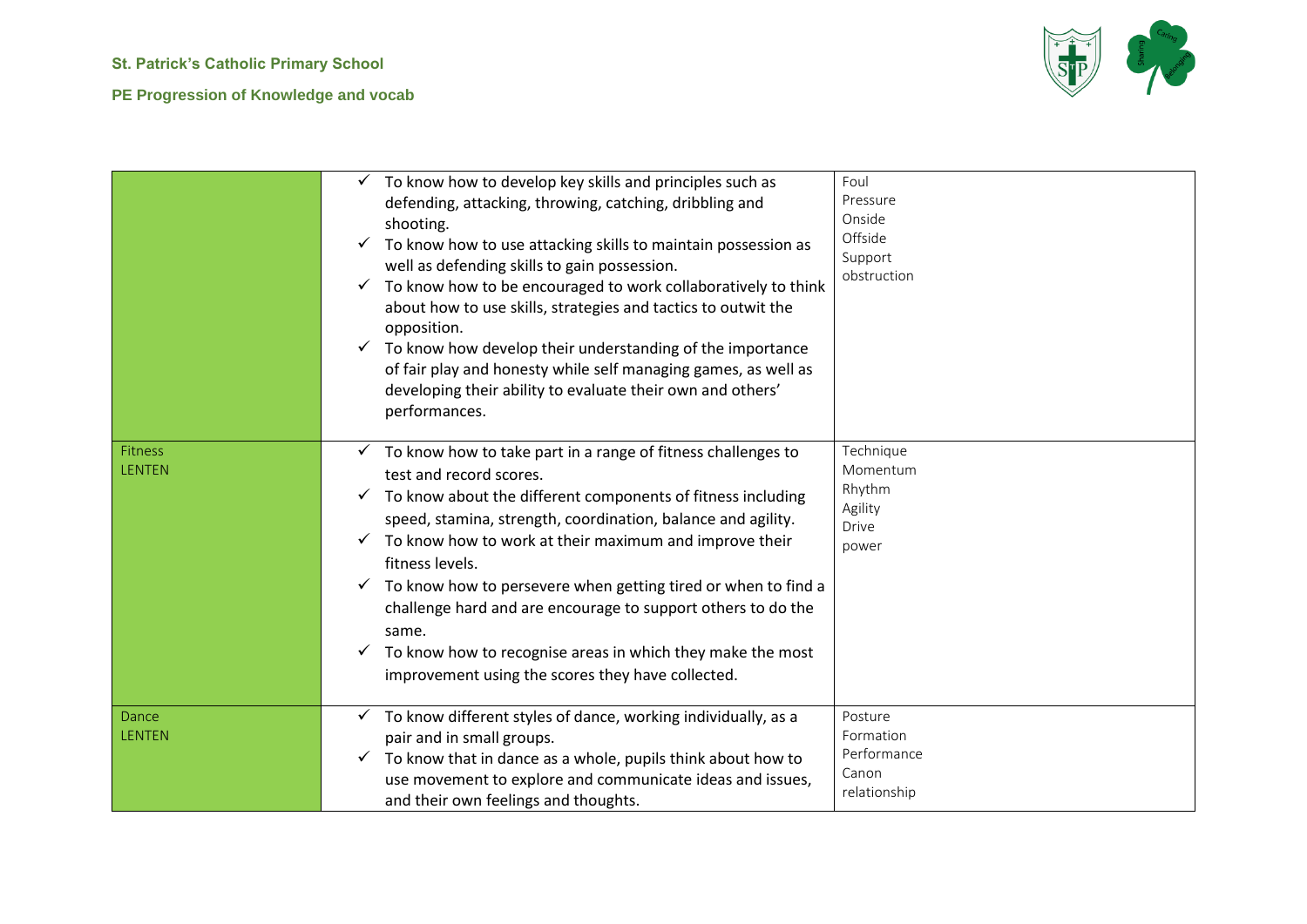

|                              | To know how develop an awareness of the historical and<br>cultural origins of different dances.<br>To know how to be provided with the opportunity to create<br>and perform own work.<br>To be able to provide feedback using the correct dance<br>✓<br>terminology and will be able to use this feedback to improve<br>their work.<br>To be able to work safely with each other and show respect<br>towards others.                                                                                                                                                                                          |                                                                                |
|------------------------------|---------------------------------------------------------------------------------------------------------------------------------------------------------------------------------------------------------------------------------------------------------------------------------------------------------------------------------------------------------------------------------------------------------------------------------------------------------------------------------------------------------------------------------------------------------------------------------------------------------------|--------------------------------------------------------------------------------|
| <b>Rounders</b><br>PENTECOST | To know how to develop the quality and consistency of their<br>fielding skills and understanding of when to use them such as<br>throwing underarm and overarm, catching and retrieving a<br>ball.<br>To know how to play the different roles of bowler, backstop,<br>fielder and batter and to apply tactics in these positions.<br>To know how to use skills, strategies and tactics to outwit the<br>opposition.<br>To know how to work with a partner and group to organise and<br>✓<br>self-manage their own games.<br>To know how to play with honesty and fair play when playing<br>✓<br>competitively. | Pressure<br>Overtake<br>Tracking<br>Backing up<br>Support<br>Outwit<br>tactics |
| Athletics<br>PENTECOST       | To know how to set challenges for distance and time that<br>✓<br>involve using different styles and combinations of running,<br>jumping and throwing.<br>To know how to think about how to achieve their greatest<br>possible speed, height, distance or accuracy and learn how to<br>persevere to achieve their personal best.                                                                                                                                                                                                                                                                               | Technique<br>Downsweep<br>Upsweep<br>Fllight<br>sweep                          |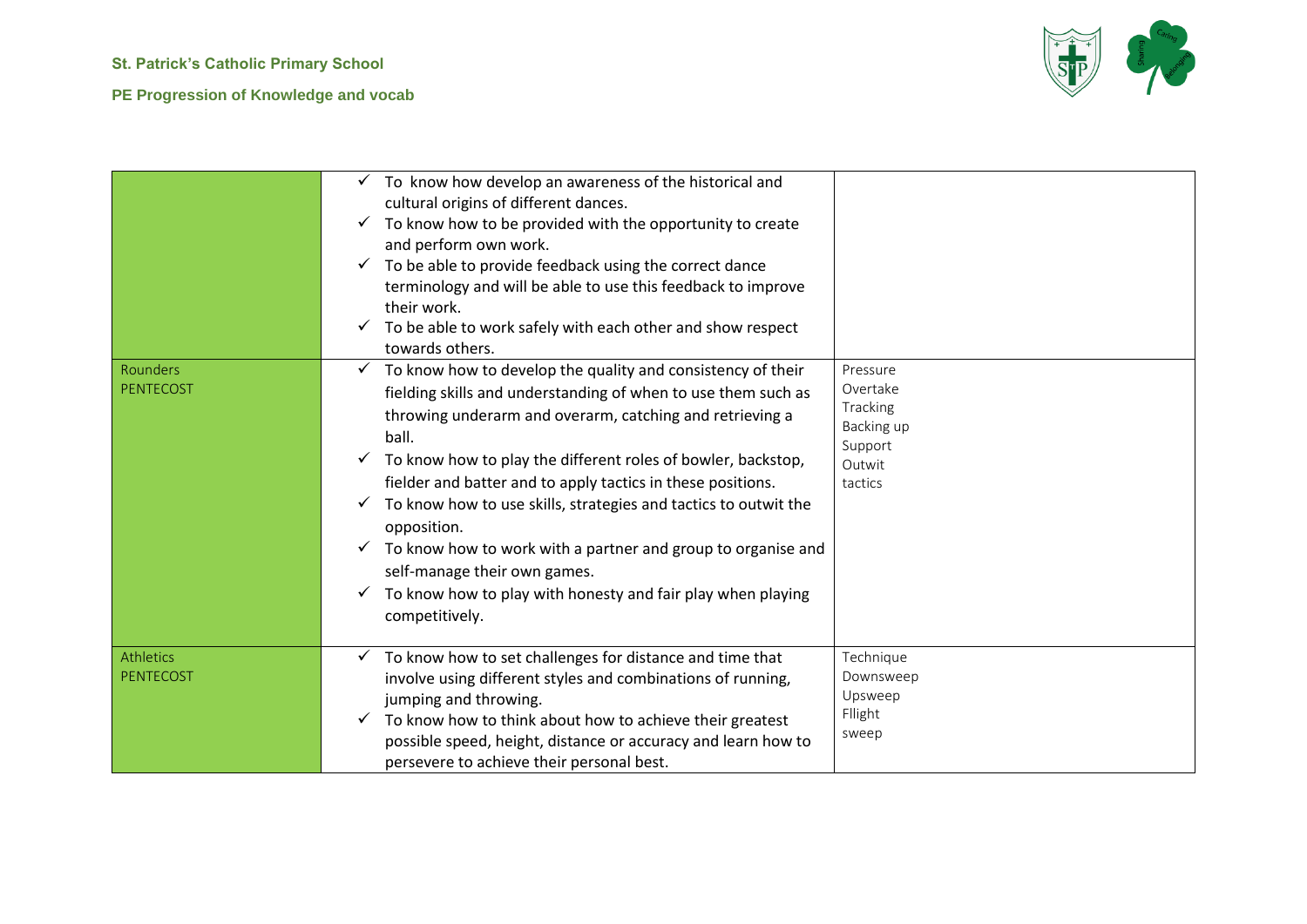

| To know how to improve by identifying areas of strength as<br>well as areas to develop.                                                           |  |
|---------------------------------------------------------------------------------------------------------------------------------------------------|--|
| To know how to lead when officiating as well as observe and<br>provide feedback to others.                                                        |  |
| To know how to learn the following athletic activities: running<br>over longer distances, sprinting, relay, triple jump, shot put<br>and javelin. |  |

| Year 6                   | Knowledge                                                                                                                                                                                                                                                                                                                                                                                                                                                                                                                                                                                                              | Vocab                                                                                   |
|--------------------------|------------------------------------------------------------------------------------------------------------------------------------------------------------------------------------------------------------------------------------------------------------------------------------------------------------------------------------------------------------------------------------------------------------------------------------------------------------------------------------------------------------------------------------------------------------------------------------------------------------------------|-----------------------------------------------------------------------------------------|
| Hockey<br><b>ADVENT</b>  | To know how to improve their defending and attacking skills<br>✓<br>playing even-sided games.<br>To know how to show control and fluency in dribbling, sending<br>$\checkmark$<br>and receiving a ball in a small game situation and under some<br>pressure.<br>To know how to think about how to use tactics and collaborate<br>$\checkmark$<br>with others to outwit their opposition.<br>To know how to comment on their own and other's<br>performances and suggest ways to improve.<br>To know the They will also recognise the importance of fair<br>$\checkmark$<br>play and honesty while self-managing games. | Consecutive<br>Formation<br>Consistently<br>Conceding<br>Dictate<br>Turnover<br>Contest |
| Fitness<br><b>ADVENT</b> | To know how to take part in a range of fitness challenges to<br>test and record their scores.<br>To know how to learn different components of fitness<br>$\checkmark$<br>including speed, stamina, strength, coordination, balance and<br>agility.<br>To know how to be given opportunities to work at their<br>maximum and improve their fitness levels.                                                                                                                                                                                                                                                              | Generate force<br>Continuous<br>Measure<br>Flexibility<br>Analyse<br>record             |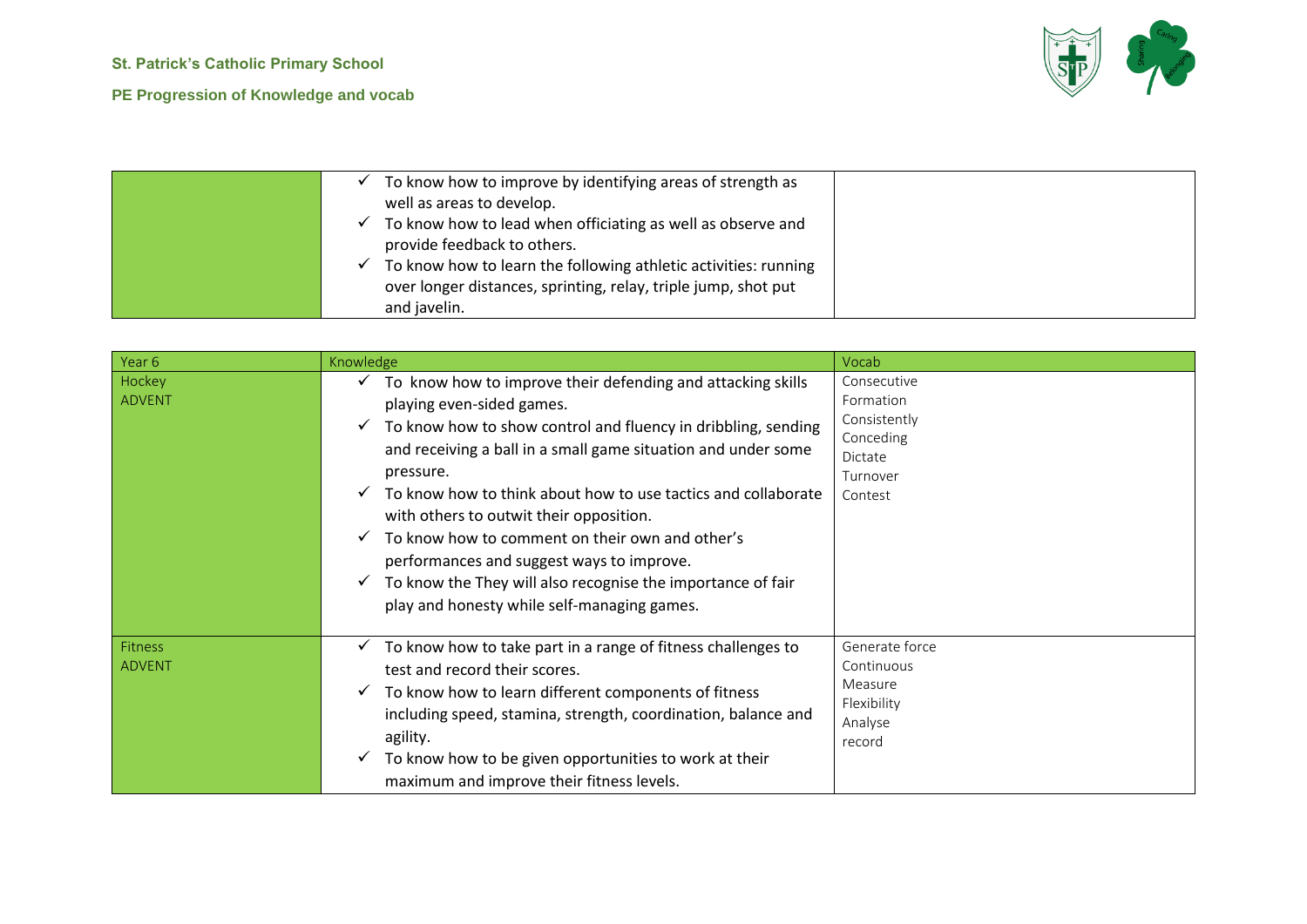

|                             | To know how to persevere when they get tired or when they<br>find a challenge hard and are encouraged to support others to<br>do the same.<br>To know how to recognise areas in which they make the most<br>improvement using the scores they have collected.                                                                                                                                                                                                                                                                                          |                                                                                                    |
|-----------------------------|--------------------------------------------------------------------------------------------------------------------------------------------------------------------------------------------------------------------------------------------------------------------------------------------------------------------------------------------------------------------------------------------------------------------------------------------------------------------------------------------------------------------------------------------------------|----------------------------------------------------------------------------------------------------|
| Dance<br>LENTEN             | To know how to focus on developing an idea or theme into<br>dance choreography.<br>To know how to work in pairs and groups using different<br>choreographing tools to create dances e.g. formations, timing,<br>dynamics.<br>To know how to create opportunities to choreograph, perform<br>and provide feedback on dance.<br>To know how to use movement to convey ideas, emotions,<br>feelings and characters.<br>To know how to show an awareness of keeping others safe and<br>will have the opportunity to lead others through short warm<br>ups. | Choreograph<br>Phrase<br>Contrast<br>Structure<br>Fluently<br>connect                              |
| <b>Basketball</b><br>LENTEN | To know how to develop key skills and principles such as<br>$\checkmark$<br>defending, attacking, throwing, catching, dribbling and<br>shooting.<br>To know how to use attacking skills to maintain possession as<br>well as defending skills to gain possession.<br>To know how to be encouraged to work collaboratively to think<br>about how to use skills, strategies and tactics to outwit the<br>opposition.                                                                                                                                     | Consecutive<br>Formation<br>Consistency<br>Conceding<br>Dictate<br>Turnover<br>Contest<br>shutdown |